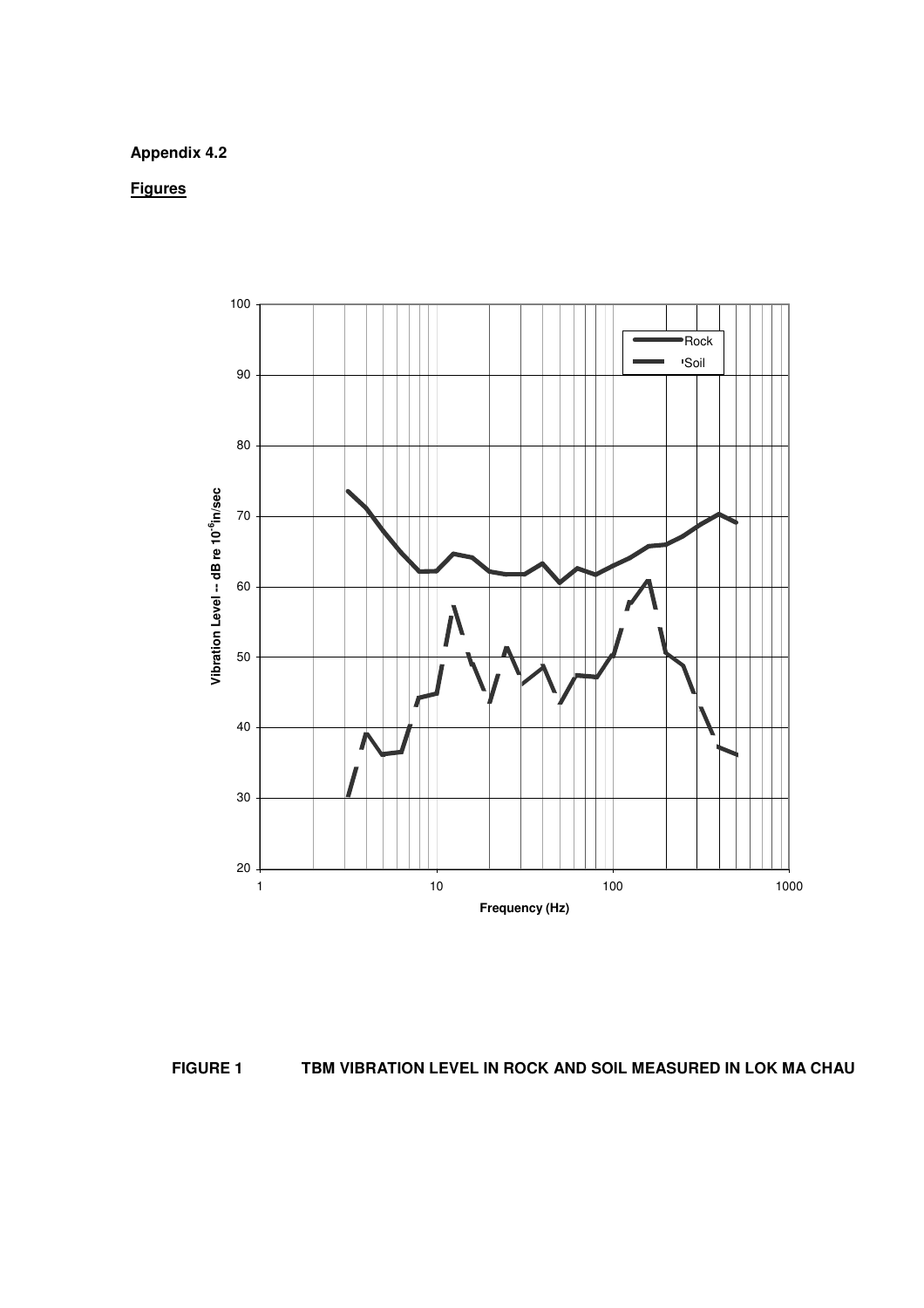

**FIGURE 2 LSR FOR ROCK AND SOIL**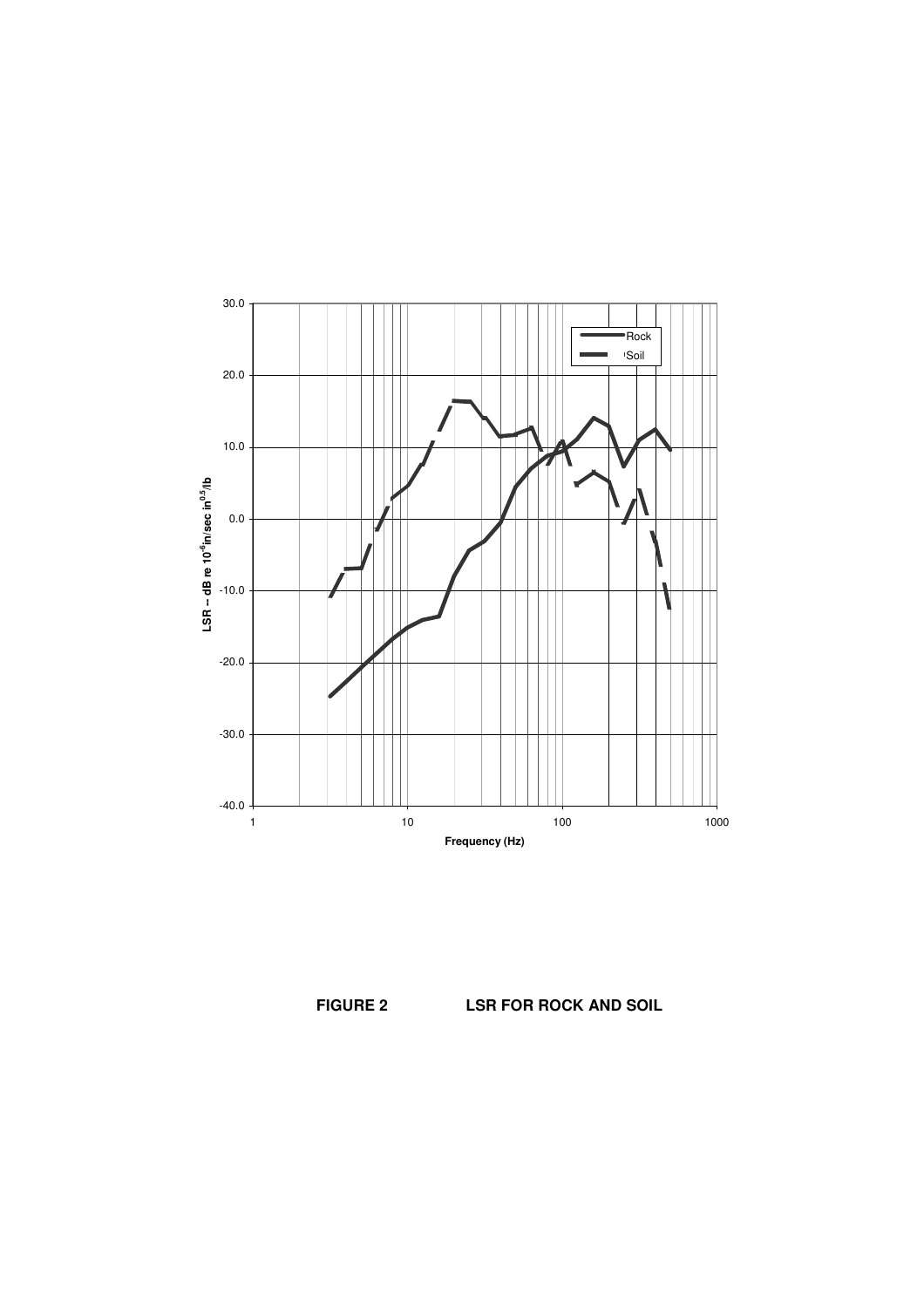

**FIGURE 3 FDL FOR ROCK AND SOIL**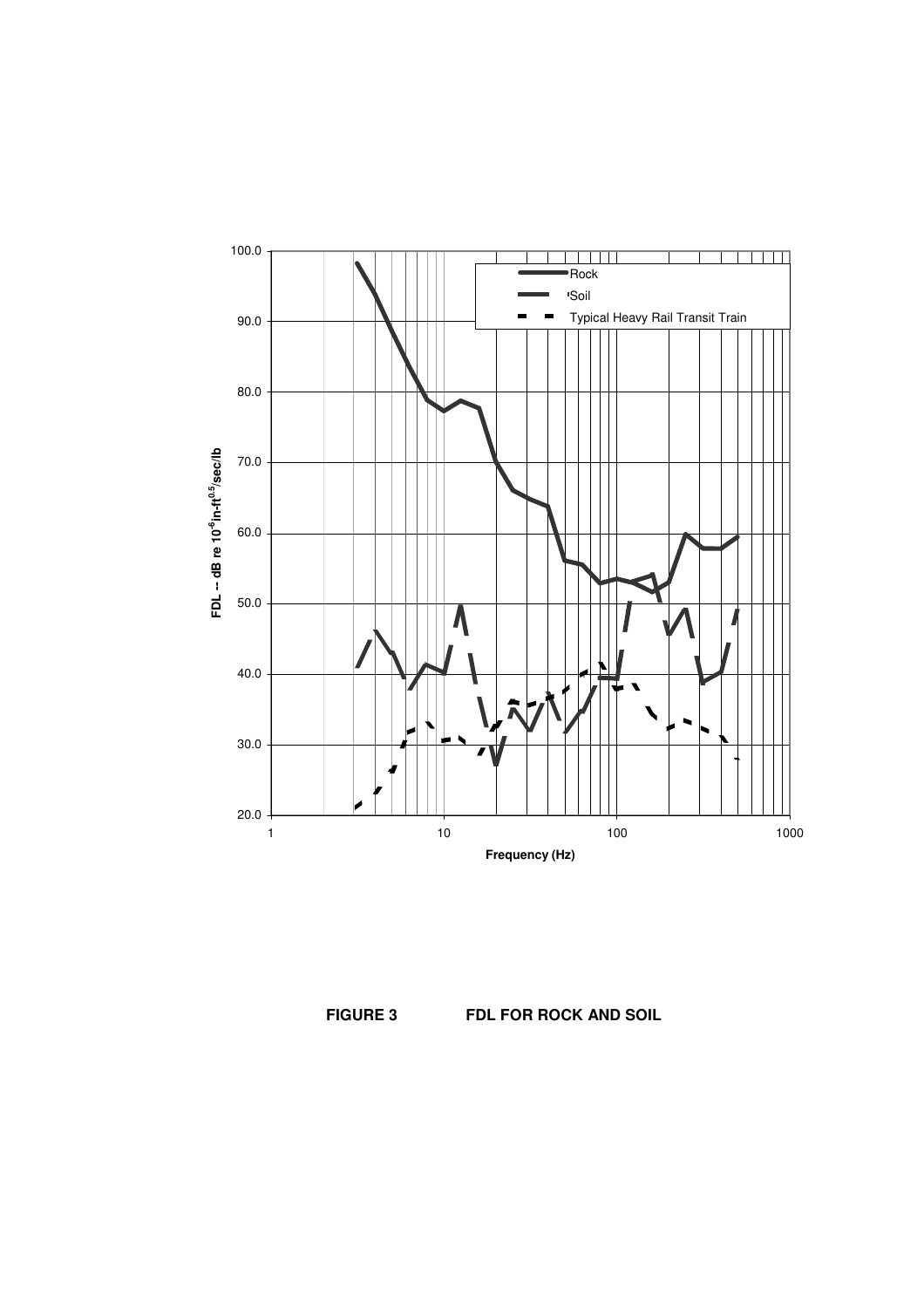